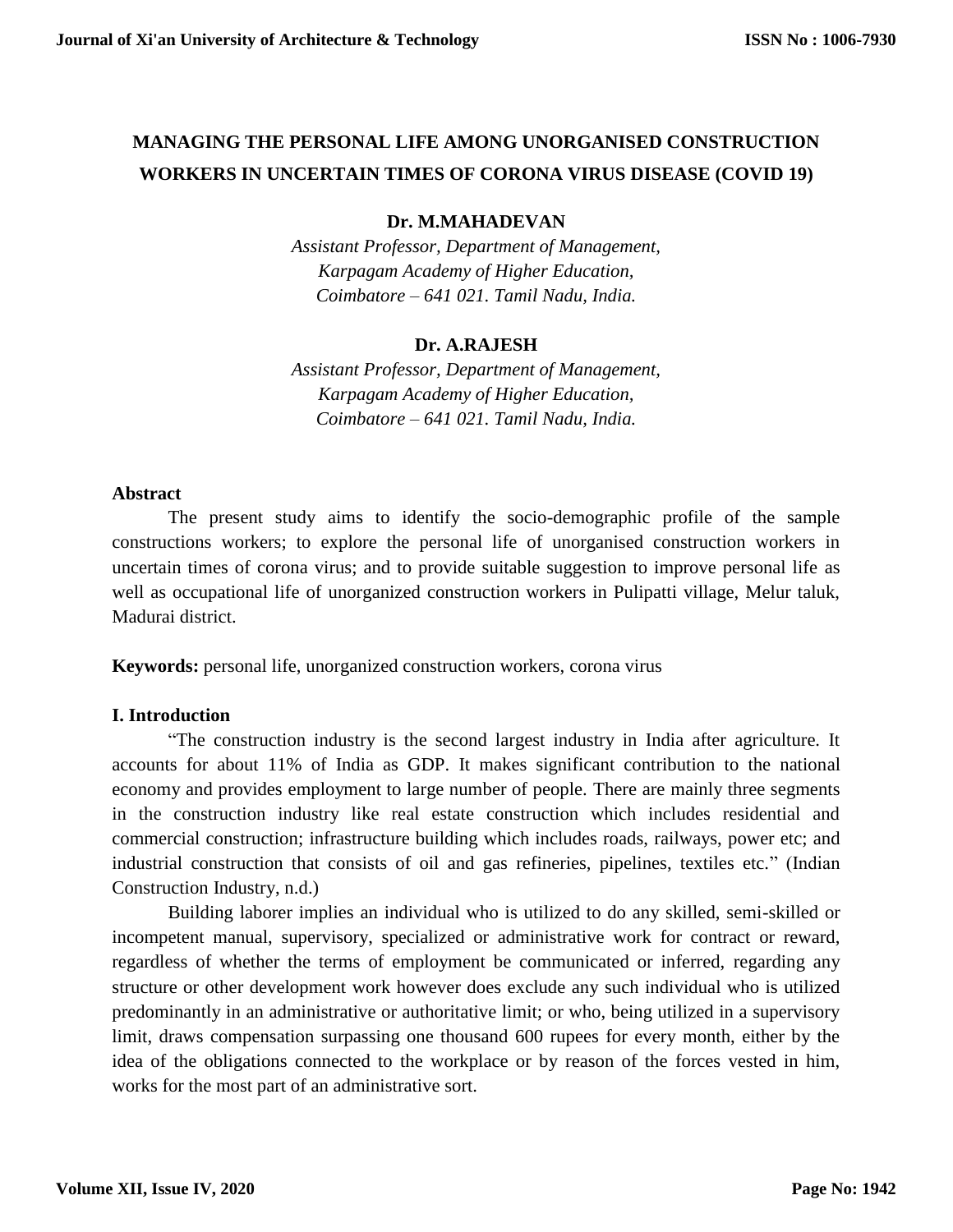## **II. Statement of the Problem**

Construction sector is the second largest economic activity next to the agriculture. Melur is one of the growing cities in Madurai district; vast majorities of the manpower to Melur city are from Pulipatti village. Hence, the present study.

## **III. Objectives of the Study**

- 1. To identify the socio-demographic profile of the sample constructions workers;
- 2. To explore the personal life of unorganised construction workers in uncertain times of corona virus; and
- 3. To provide suitable suggestion to improve their personal life.

## **IV. Research Methodology**

The research study has adopted descriptive method to identify unorganized construction workers personal life management style in Pulipatti village, Melur taluk, Madurai district. The structured interview schedule were used to collect primary data relating to sex, age and educational qualification and the personal life variables relating to have enough savings to overcome twenty one days lockdown, ways to manage twenty one days lockdown, feel safe from stay at home, feel own transportation is safe to buy essential commodities, availability of essential commodities, sources of updating latest information on corona virus, ways to stay in home for longer period, village overall administration is good to fight against the corona virus and precautionary measures by employing simple random sampling technique. The present study employed tools like percentage, mean score, standard deviation, ranking and Pearson correlation test for primary data analysis.

### **V. Analysis and Discussion**

The analysis of unorganised construction workers in uncertain times of corona virus disease is presented in terms of socio-demographic variables such as sex, age and educational qualification of the sample respondents and the personal life dimensions such as have enough savings to overcome twenty one days lockdown, ways to manage twenty one days lockdown, feel safe from stay at home, feel own transportation is safe to buy essential commodities, availability of essential commodities, sources of updating latest information on corona virus, ways to stay in home for longer period, village overall administration is good to fight against the corona virus and precautionary measures.

### **Sex**

The distribution of the respondents by their sex is presented in table 5.1. The study showed that majority of the respondents (60.2 per cent) were female category and remaining 39.8 per cent of the respondents were comes under male category among the studied respondents.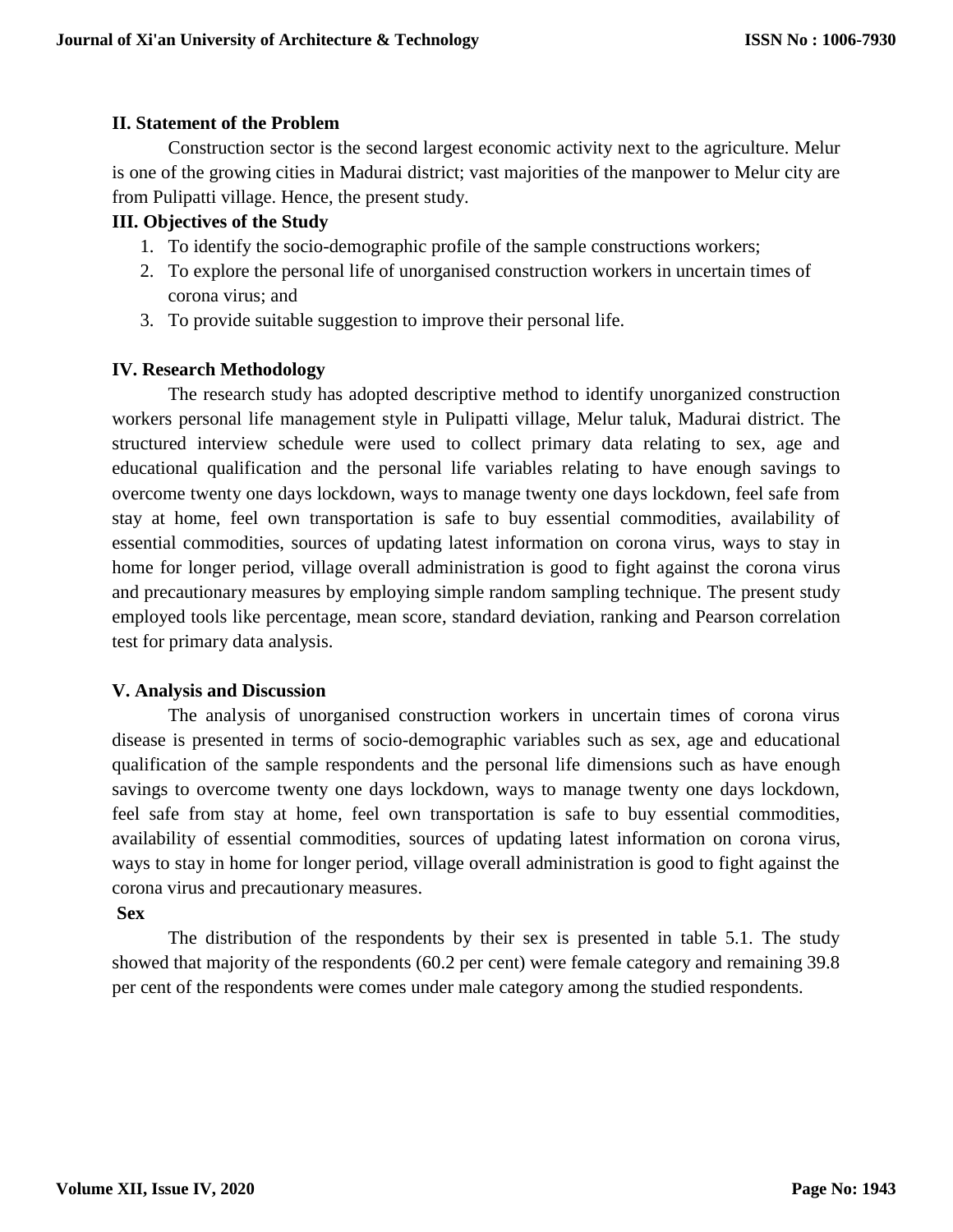| <b>Sl. No.</b> | <b>Sex</b>   | Frequency | Percentage |
|----------------|--------------|-----------|------------|
| ı.             | Male         | J         | 39.8       |
| 2.             | Female       | 56        | 60.2       |
|                | <b>Total</b> | 93        | <b>100</b> |

**Table 5.1 Distribution of the respondents by their sex**

**Age** 

Table 5.2 presents the distribution of the respondents by their age group. It reveals that 32.3 percent of the respondents age group was between 25 years to 35 years of age, 22.6 per cent of the respondent's age was between 35 years and 45 years, 20.4 per cent of the respondents age were between 45 years and 60 years, 19.3 per cent of the respondents age were between 18 years and 25 years of age and only 5.4 per cent of the respondents age were above 60 years of age. The mean value of age was 36.63 years and the standard deviation of age was 11.37 years.

| Distribution of the respondents by their age |                           |                  |            |
|----------------------------------------------|---------------------------|------------------|------------|
| Sl. No.                                      | Age                       | <b>Frequency</b> | Percentage |
| 1.                                           | $18 - 25$                 | 18               | 19.3       |
| 2.                                           | $25 - 35$                 | 30               | 32.3       |
| 3.                                           | $35 - 45$                 | 21               | 22.6       |
| 4.                                           | $45 - 60$                 | 19               | 20.4       |
| 5.                                           | $60 \&$ above             | 05               | 05.4       |
| 93<br><b>Total</b>                           |                           | <b>100</b>       |            |
|                                              | <b>Mean Value</b>         |                  | 36.63      |
|                                              | <b>Standard Deviation</b> |                  | 11.37      |

**Table 5.2 Distribution of the respondents by their age**

*Source: Primary data*

## **Educational qualification**

The distribution of respondents by their educational qualification is presented in table 5.3. It showed that 31.2 per cent of the respondents had completed up to primary schooling, 23.7 per cent of the respondents had completed up to upper primary, 16.1 per cent of the respondents had completed up to secondary, 12.9 per cent of the respondents were illiterate, 8.7 per cent of the respondents had completed up to higher secondary, 6.4 per cent of the respondents had completed graduate and above and 1 per cent of the respondents had completed graduate diploma course among the sample respondents.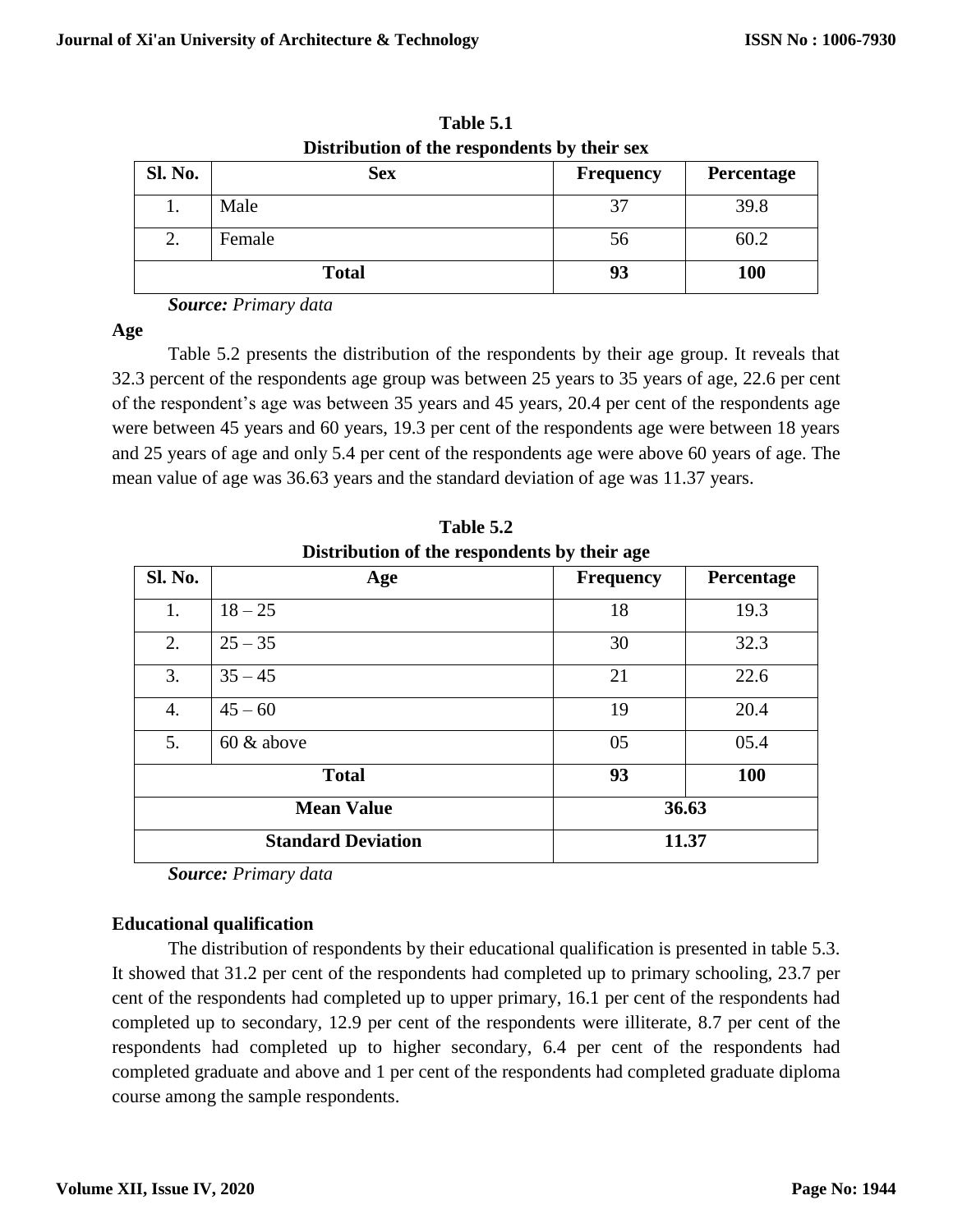| Sl. No. | <b>Educational qualification</b> | <b>Frequency</b> | Percentage |
|---------|----------------------------------|------------------|------------|
| 1.      | <b>Illiterate</b>                | 12               | 12.9       |
| 2.      | Up to primary                    | 29               | 31.2       |
| 3.      | Up to upper primary              | 22               | 23.7       |
| 4.      | Up to secondary                  | 15               | 16.1       |
| 5.      | Up to higher secondary           | 08               | 08.7       |
| 6.      | Up to diploma                    | 01               | 01.0       |
| 7.      | Up to graduate and above         | 06               | 06.4       |
|         | <b>Total</b>                     | 93               | <b>100</b> |

**Table 5.3 Distribution of the respondents by their educational qualification**

## **Have enough savings to overcome twenty one days lockdown**

Table 5.4 presents the distribution of respondents by their savings. It reveals that a vast majority of the respondents (92.5 per cent) were not having enough savings and only 7.5 per cent of the respondents were having enough money to overcome twenty one days lockdown amid corona virus.

**Table 5.4 Distribution of the respondents by they have enough savings to overcome twenty one days lockdown**

| <b>Sl. No.</b> | Have enough savings to overcome<br>twenty one days lockdown | <b>Frequency</b> | <b>Percentage</b> |
|----------------|-------------------------------------------------------------|------------------|-------------------|
|                | Yes                                                         |                  | 07.5              |
|                | No                                                          | 86               | 92.5              |
|                | <b>Total</b>                                                |                  | 100               |

*Source: Primary data*

## **Ways to manage twenty one days lockdown**

Distribution of the respondents by ways to manage twenty one days lockdown is presented in table 5.5. The study shows that majority of the respondents (62.3 per cent) were managing with government free ration, followed by 11.9 per cent of the respondents was availed the loan from upper class neighbour, 9.7 per cent respondents availed loan from friends, 7.5 per cent of the respondents with own savings, 6.5 per cent of the respondents were got loan from banks and 2.1 per cent of the respondents availed loan from relatives to manage the twenty one days lockdown due to corona virus.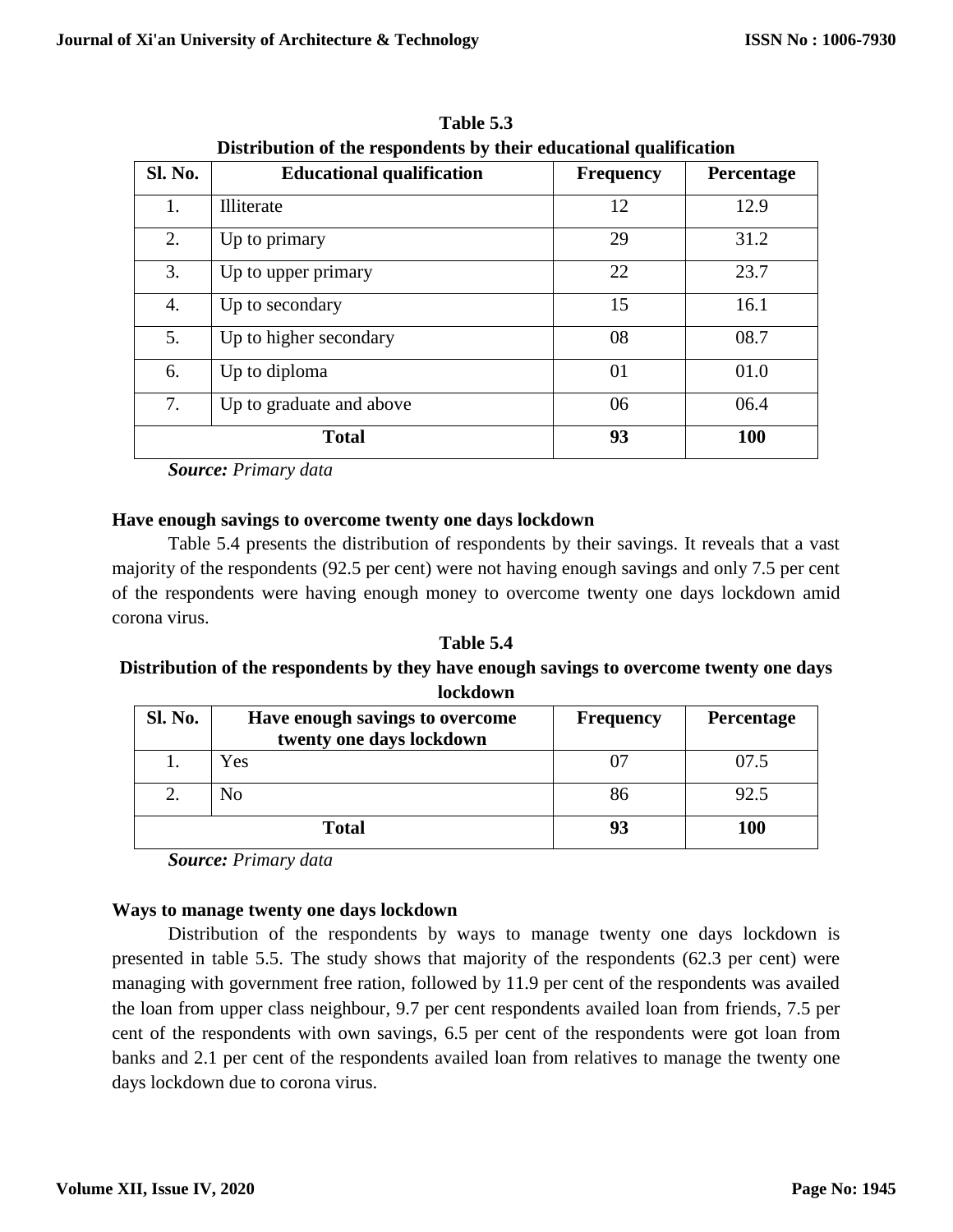| Sl. No. | Ways to manage twenty one days  | <b>Frequency</b> | Percentage |
|---------|---------------------------------|------------------|------------|
|         | lockdown                        |                  |            |
| 1.      | Own savings                     | 07               | 07.5       |
| 2.      | With government free ration     | 58               | 62.3       |
| 3.      | Loan from banks                 | 06               | 06.5       |
| 4.      | Loan from relatives             | 02               | 02.1       |
| 5.      | Loan from friends               | 09               | 09.7       |
| 6.      | Loan from upper class neighbour | 11               | 11.9       |
|         | <b>Total</b>                    | 93               | 100        |

**Table 5.5 Distribution of the respondents by ways to manage twenty one days lockdown**

## **Feel safe from stay at home**

Table 5.6 presents the distribution of respondents by their opinion on feel safe from stay at home. It shows that more than half of the respondents (51.6 per cent) strongly agreed, 19.4 per cent of the respondents agreed, 15 per cent of the respondents disagreed, 8.6 per cent of the respondents neither agreed nor disagreed and 5.4 per cent of the respondents strongly disagreed that feeling safe from stay at home.

**Table 5.6 Distribution of the respondents by their feeling safe from stay at home**

| <b>Sl. No.</b> | Feel safe from stay at home | <b>Frequency</b> | Percentage |
|----------------|-----------------------------|------------------|------------|
| 1.             | Strongly agree              | 48               | 51.6       |
| 2.             | Agree                       | 18               | 19.4       |
| 3.             | Undecided                   | 08               | 08.6       |
| 4.             | Disagree                    | 14               | 15.0       |
| 5.             | Strongly disagree           | 05               | 05.4       |
|                | <b>Total</b>                | 93               | <b>100</b> |

*Source: Primary data*

## **Feel own transportation is safe to buy essential commodities**

Distribution of the respondents by their opinion on own transportation is safe to buy essential commodities is presented in table 5.7. The study discloses that 34.4 per cent of the respondents strongly disagreed, 20.4 per cent of the respondents strongly agreed and disagreed respectively, 18.3 per cent of the respondents agreed and 6.5 per cent of the respondents either agreed or disagreed that own transportation is safe to buy essential commodities.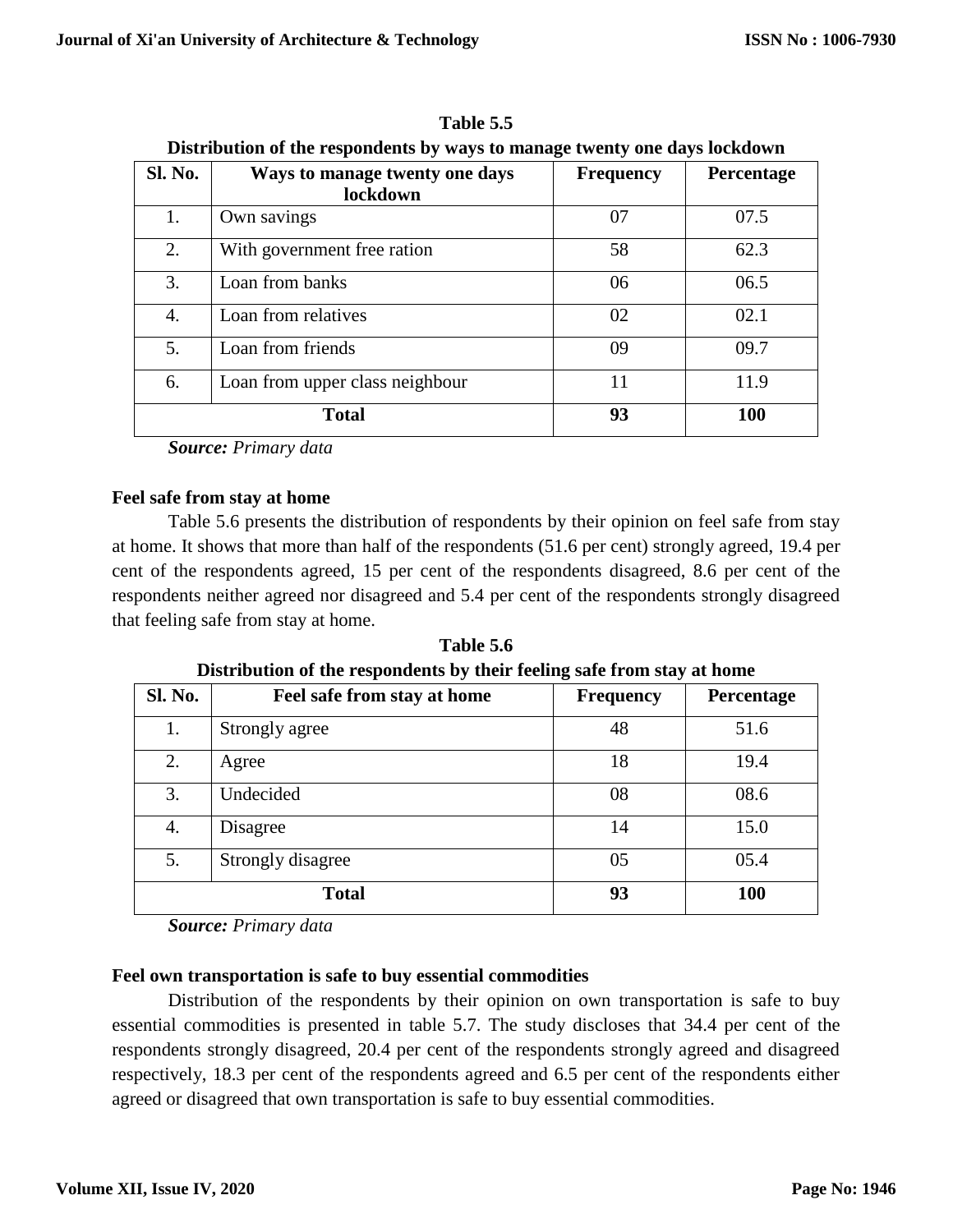| Sl. No. | Feel own transportation is safe to buy<br>essential commodities | Frequency | Percentage |
|---------|-----------------------------------------------------------------|-----------|------------|
| 1.      | Strongly agree                                                  | 19        | 20.4       |
| 2.      | Agree                                                           | 17        | 18.3       |
| 3.      | Undecided                                                       | 06        | 06.5       |
| 4.      | Disagree                                                        | 19        | 20.4       |
| 5.      | Strongly disagree                                               | 32        | 34.4       |
|         | <b>Total</b>                                                    | 93        | <b>100</b> |

**Table 5.7 Distribution of the respondents by own transportation is safe to buy essential commodities**

## **Availability of essential commodities**

Table 5.8 presents the distribution of the respondents by their opinion on availability of essential commodities. The study shows that close to half of the respondents (46.2 per cent) were strongly agreed, 33.3 per cent of the respondents somewhat agreed, 10.8 per cent of the respondents somewhat disagreed, 7.5 per cent of the respondents neither agreed nor disagreed and 2.2 per cent of the respondents strongly disagreed on availability of essential commodities.

**Table 5.8 Distribution of the respondents by availability of essential commodities**

|              | Distribution of the responsemes by avanuating or essential commitments |                  |            |  |
|--------------|------------------------------------------------------------------------|------------------|------------|--|
| Sl. No.      | <b>Availability of essential commodities</b>                           | <b>Frequency</b> | Percentage |  |
|              | Strongly agree                                                         | 43               | 46.2       |  |
| 2.           | Agree                                                                  | 31               | 33.3       |  |
| 3.           | Undecided                                                              | 07               | 7.5        |  |
| 4.           | Disagree                                                               | 10               | 10.8       |  |
| 5.           | Strongly disagree                                                      | 02               | 2.2        |  |
| <b>Total</b> |                                                                        | 93               | 100        |  |

*Source: Primary data*

## **Sources of updating latest information on corona virus**

Distribution of the respondents by updating latest information on corona virus is presented in table 5.9. The study reveals that close to half of the respondents (46.2 per cent) were through television, 17.2 per cent of the respondents were through mobile phone, 13.9 per cent of respondents were through nieghbours, 7.5 per cent of the respondents were through radio, 6.5 per cent of respondents through government officials 2.2 per cent of the respondents was through relatives and 1.1 per cent of the respondents were through electronic newspaper updating the latest information on corona virus.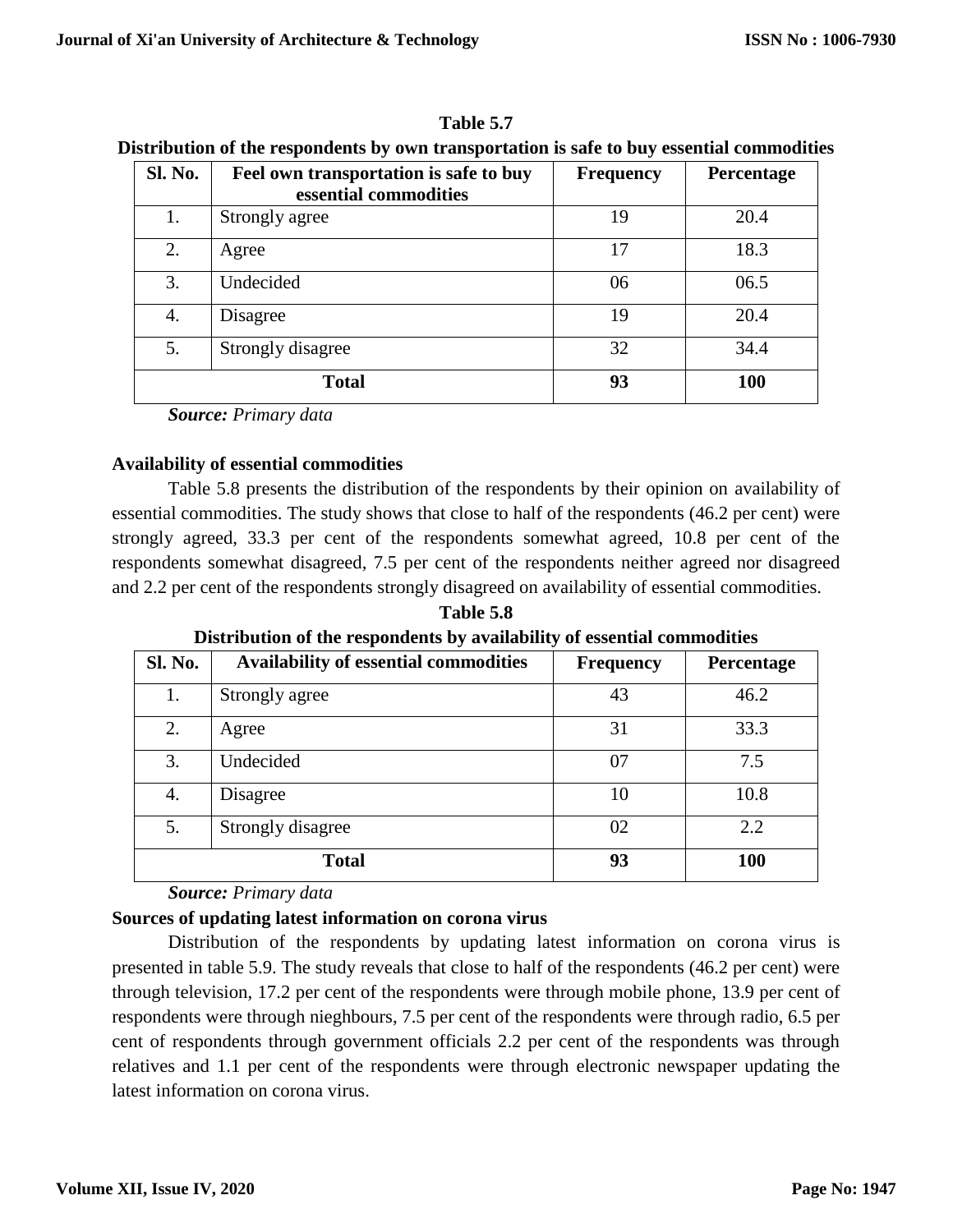| <b>Sl. No.</b> | <b>Updating latest information on Covid 19</b> | <b>Frequency</b> | <b>Percentage</b> |
|----------------|------------------------------------------------|------------------|-------------------|
| 1.             | Government officials                           | 06               | 06.5              |
| 2.             | Television                                     | 43               | 46.2              |
| 3.             | Radio                                          | 07               | 07.5              |
| 4.             | E-Newspaper                                    | 01               | 01.1              |
| 5.             | Mobile phone                                   | 16               | 17.2              |
| 6.             | Friends                                        | 05               | 05.4              |
| 7.             | Relatives                                      | 02               | 02.2              |
| 8.             | Neighbours                                     | 13               | 13.9              |
|                | <b>Total</b>                                   | 93               | 100               |

**Table 5.9 Distribution of the respondents by updating latest information on corona virus**

## **Ways to stay in home for longer period**

Table 5.10 presents the distribution of respondents by their ways to stay in home for longer period. It shows that 41.9 per cent of the respondents watching television, 23.6 per cent of the respondents using social media, 15.1 per cent of the respondents were had mobile phone conversation with their friends, relative, etc, 10.8 per cent of the respondents playing game with their family members, 5.4 per cent of the respondents listening to radio and only 3.2 per cent of the respondents reading book among the sample respondents.

**Table 5.10 Distribution of the respondents by ways to stay in home for longer period**

| <b>Sl. No.</b> | Ways to stay in home for longer period | <b>Frequency</b> | Percentage |
|----------------|----------------------------------------|------------------|------------|
| 1.             | Watching television                    | 39               | 41.9       |
| 2.             | Reading book                           | 03               | 03.2       |
| 3.             | Listening radio                        | 05               | 05.4       |
| 4.             | Playing game                           | 10               | 10.8       |
| 5.             | Mobile phone conversation              | 14               | 15.1       |
| 6.             | Social media                           | 22               | 23.6       |
|                | <b>Total</b>                           | 93               | 100        |

*Source: Primary data*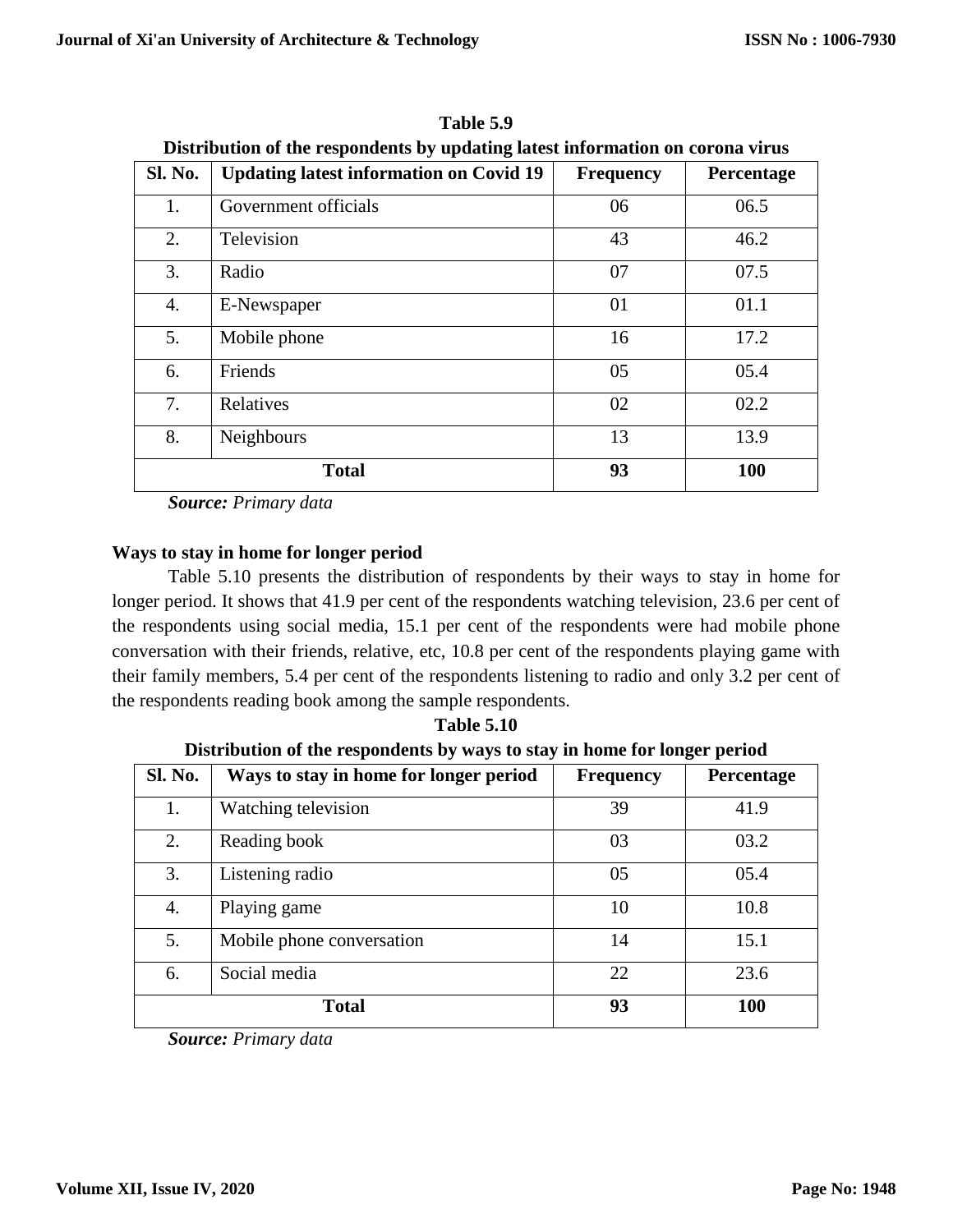## **Village overall administration is good to fight against the corona virus**

Distribution of the respondents by opinion on their village overall administration is good to fight against the corona virus is presented in table 5.11. The study shows that majority of the respondents (56.9 per cent) strongly agreed, 30.1 per cent of the respondents somewhat agreed, 7.5 per cent of the respondents somewhat disagreed, 3.3 per cent of the respondents strongly disagreed and 2.2 per cent of the respondents either agreed or disagreed that their village overall administration is good to fight against the corona virus.

**Table 5.11**

# **Distribution of the respondents by village overall administration is good to fight against the corona virus Sl. No. Village overall administration is good Frequency Percentage** 1. Strongly agree 53 56.9

| <b>Sl. No.</b> | Village overall administration is good | <b>Frequency</b> | <b>Percentage</b> |
|----------------|----------------------------------------|------------------|-------------------|
| 1.             | Strongly agree                         | 53               | 56.9              |
| 2.             | Agree                                  | 28               | 30.1              |
| 3.             | Undecided                              | 02               | 02.2              |
| 4.             | Disagree                               | 07               | 07.5              |
| 5.             | Strongly disagree                      | 03               | 03.3              |
|                | <b>Total</b>                           | 93               | <b>100</b>        |

*Source: Primary data*

## **Correlation between educational qualification and precautionary measures of construction workers**

In order to analysis the relationship between educational qualification and precautionary measures of the unorganised construction workers, the Pearson correlation test was employed and the result is presented in table 5.12. The Pearson correlation between educational qualification and precautionary measures of the unorganised construction workers in study is about -0.940, which indicates that there is negative relationship between the variables and is significant at 1% level.

Hence, irrespective of the educational qualification, the respondents were well aware about the corona virus disease among the sample construction workers in the study area.

## **Table 5.12 Correlation between educational qualification and precautionary measures of the unorganised construction workers**

| Variable                  | <b>Educational</b><br>qualification | <b>Precautionary</b><br>measures |
|---------------------------|-------------------------------------|----------------------------------|
| Educational qualification | 1.000                               | $-0.940**$                       |
| Precautionary measures    |                                     | 1.000                            |

*\*\* denotes significant at 1% level*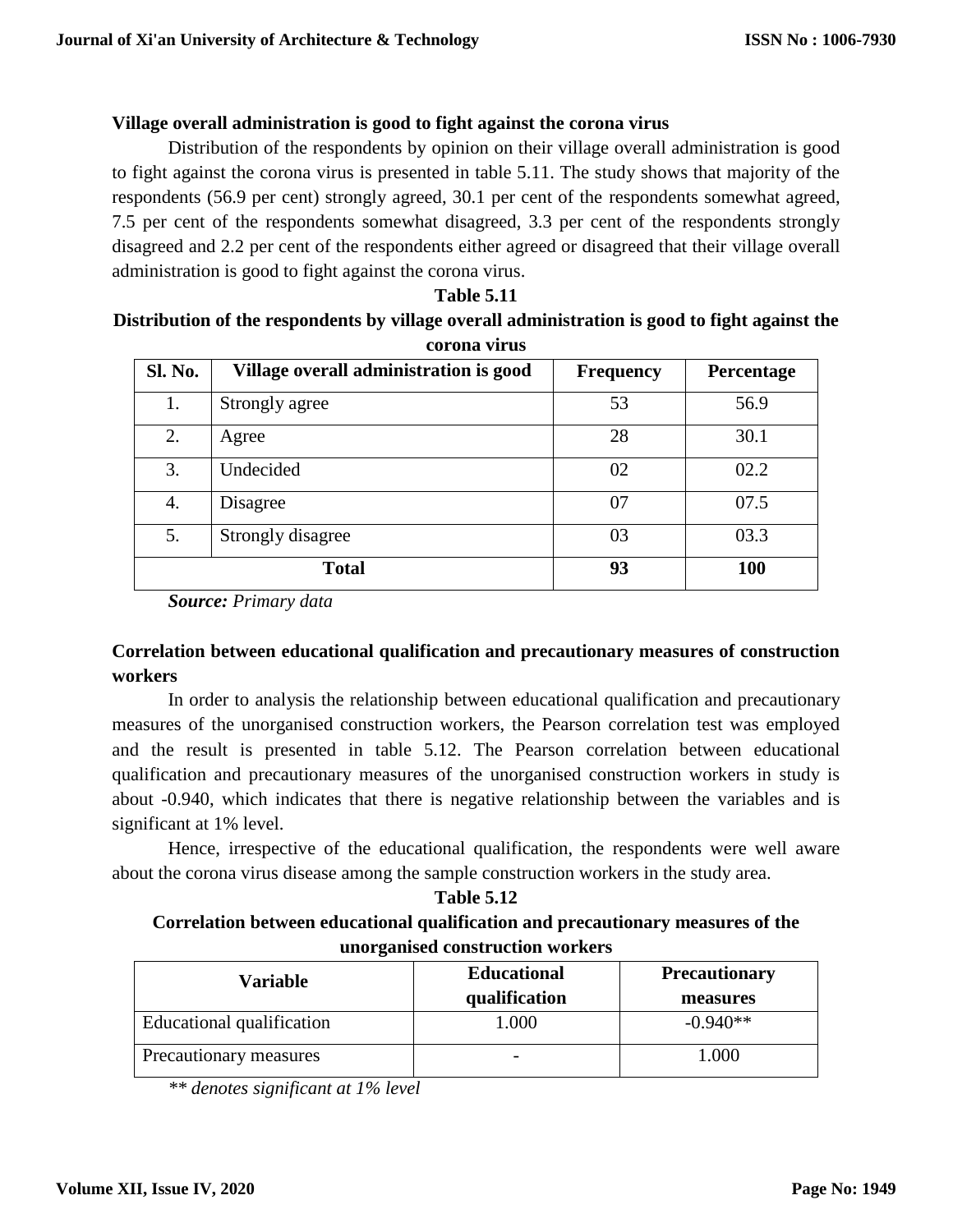#### **Precautionary measures**

The distribution of the respondents by their precautionary measures is presented in table 5.13. The study found that more than half of the respondents (55.9 per cent) took frequent hands wash, majority of the respondents (65.5 per cent) were took hygienic food to increase immune system and 54.8 per cent of the respondents was well aware about not to touch face without washing the hands, close to half of the respondents (47.3 per cent) were aware about the social distancing and following the same, majority of the respondents 66.6 per cent were self-isolate and majority of the respondents (59.1 per cent) were practice to cough in elbow. The calculated mean score was between 3.98 and 4.46 for the six precautionary measures. The calculated standard deviation value concentrated between 0.93 and 1.45 for the six precautionary measures that were considered in the present study. On the ranking given to the precautionary measures were given the 1st rank for staying in home and take hygienic food to increase immune was ranked  $2^{nd}$ .

| SI.<br>No. | <b>Variables</b>        | <b>Strongly</b><br>agree | Agree  | <b>Undecided</b> | <b>Disagree</b> | <b>Strongly</b><br>disagree | <b>Mean</b><br><b>Score</b> | <b>Standard</b><br><b>Deviation</b> | <b>Rank</b>  |
|------------|-------------------------|--------------------------|--------|------------------|-----------------|-----------------------------|-----------------------------|-------------------------------------|--------------|
|            |                         | No.                      | No.    | No.              | No.             | No.                         |                             |                                     |              |
| 1.         | Use to wash hands often | 52                       | 19     | 02               | 08              | 12                          | 03.98                       | 01.45                               | VI           |
|            |                         | (55.9)                   | (20.4) | (02.1)           | (08.6)          | (12.9)                      |                             |                                     |              |
| 2.         | Take hygienic food to   | 61                       | 21     | 05               | 04              | 02                          | 04.45                       | 0.93                                | $\mathbf{I}$ |
|            | increase immune         | (65.5)                   | (22.5) | (05.3)           | (04.4)          | (02.1)                      |                             |                                     |              |
| 3.         | Don't touch face        | 51                       | 23     | 09               | 04              | 06                          | 04.17                       | 01.17                               | IV           |
|            |                         | (54.8)                   | (24.7) | (09.6)           | (04.3)          | (06.4)                      |                             |                                     |              |
| 4.         | Keep social distancing  | 44                       | 21     | 17               | 10              | 01                          | 04.04                       | 01.09                               | V            |
|            |                         | (47.3)                   | (22.5) | (18.2)           | (10.7)          | (01.0)                      |                             |                                     |              |
| 5.         | Staying in home         | 62                       | 20     | 06               | 02              | 03                          | 04.46                       | 0.95                                |              |
|            |                         | (66.6)                   | (21.5) | (06.4)           | (02.1)          | (03.2)                      |                             |                                     |              |
| 6.         | Cough into elbow        | 55                       | 17     | 13               | 05              | 03                          | 04.25                       | 01.09                               | III          |
|            |                         | (59.1)                   | (18.2) | (13.4)           | (05.3)          | (03.2)                      |                             |                                     |              |

**Table 5.13 Distribution of the respondents by their precautionary measures**

*Source: Computed from the sample survey, No.: Number of respondents, Note: Figures in parenthesis represent the percentages, calculated.*